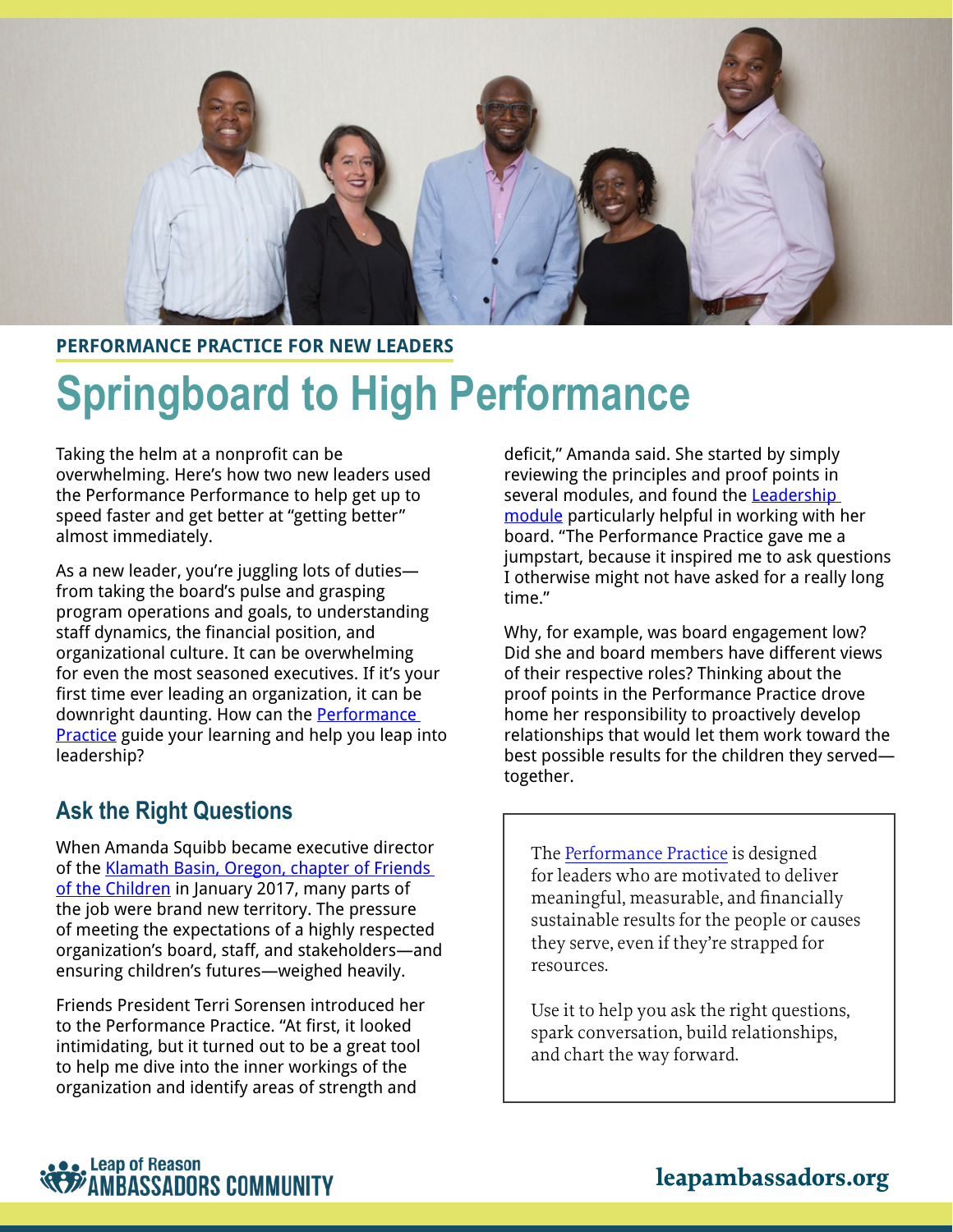### **Build an Effective Working Relationship with the Board**

Kevin Jones joined the Washington-based Urban [Coalition of HIV/AIDS Prevention Services](https://www.uchaps.org/) (UCHAPS) as executive director in mid-2017. As a first-time executive director, he wanted to start off on the right foot with the board. In particular, he wanted to signal his commitment to organizational high performance from the get-go.

Kevin had used the Performance Practice in his previous job and knew it could serve as a good discussion guide. So he proposed that everyone on the board complete and discuss the [Performance Practice module on Courageous,](https://leapambassadors.org/products/piosa/learning-module-leadership/)  [Adaptive Executive and Board Leadership](https://leapambassadors.org/products/piosa/learning-module-leadership/) as a way to frame their collective process for getting to know each other, clarifying their respective roles, and developing a collaborative and constructive working relationship. "What I like best about the Performance Practice is that it's non-judgmental and opens the door for candid conversations. It helped us discuss organizational strengths and weaknesses openly and honestly," Kevin said.



The Performance Practice gave me a jumpstart, because it inspired me to ask questions I otherwise might not have asked for a really long time.

"<br>"

"<br>"

Amanda Squibb Executive Director Friends of the Children – Klamath Basin

Amanda chose a different approach after observing that her board was struggling with meeting attendance. As she used the Performance Practice as a personal study guide and foundation for developing her own leadership style and approaches, she thought about possible reasons for low board engagement—and ideas for engaging members more effectively. In individual conversations with all board members, she learned that they wanted a closer connection to the mission and to know more specifics about how young people fared as a result of services. They also wanted more practical ways to engage.

So, Amanda introduced more hands-on opportunities for helping, from replacing broken windows to finding community volunteers to meet specific youth needs. The board embraced them. She also began sharing a quarterly dashboard report that compares different Friends chapters on key indicators, including board engagement. Selected parts of the Performance Practice Module on Courageous, Adaptive Executive and Board [Leadership](https://leapambassadors.org/products/piosa/learning-module-leadership/) helped spark conversation about the dashboard.

The comparative data from the network dashboard lit a fire under the board. They didn't like falling short in comparison to others (e.g., meeting attendance percentages). They wanted to do better, and soon, they did: At the time of this writing, the board attendance rate had increased from 65% in FY 2017 to 77% in FY 2018.



## **leapambassadors.org**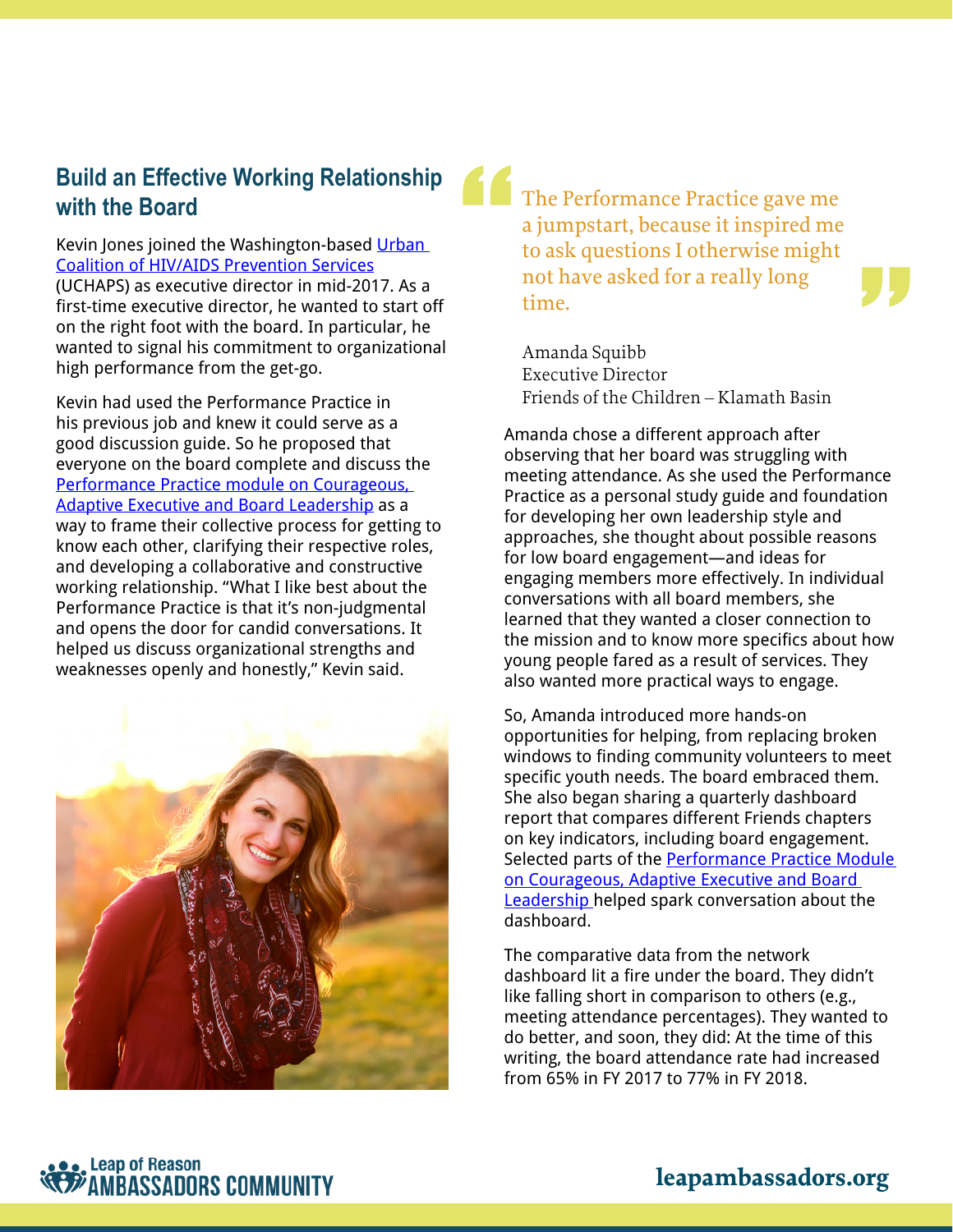What I like best about the Performance Practice is that it's non-judgmental and opens the door for candid conversations. It helped us discuss organizational strengths and weaknesses openly and honestly.

Kevin Jones Executive Director, Urban Coalition of HIV/AIDS Prevention Services (UCHAPS)

### **Connect With Staff and Inspire Excitement for the Mission**

"<br>"<br>"

In addition to building an effective relationships with the board, Kevin wanted to get to know UCHAPS staff and the organization better (without making anyone feel threatened), build the team, and reflect together on the organizat[io](https://leapambassadors.org/products/piosa/learning-module-programs-strategies/)n's direction. He asked all staff to complete the [Performance Practice module on Well-Designed](https://leapambassadors.org/products/piosa/learning-module-programs-strategies/)  [and Well-Implemented Programs](https://leapambassadors.org/products/piosa/learning-module-programs-strategies/).

The responses laid the foundation for difficult but non-threatening conversations with individual staff and group discussions around themes that evolved from the team's individual responses. Kevin learned that previous leaders hadn't shared logic models, work plans, funder information, and other tasks the agency committed to do with staff. The conversations led to a desire to do more and do things differently. He said, "The Performance Practice was the key to tapping into the individual passions of staff and what they were willing to do to lift up the mission in the community."

Kevin decided to make sure staff had access to more relevant information than they had in the past and promoted them from coordinators to program managers, with increased responsibilities and expectations. He quickly saw an increase in productivity and greater ownership of their work, and staff members reported feeling more connected to the organization and mission. The freedom to innovate seemed to bolster their commitment.

### **Model Curiosity and Create a Culture of Learning**

"<br>"

Amanda and Kevin initially focused on Performance Practice leadership and programs modules, but—by engaging in reflection, dialogue, and mutual learning with their boards and staff they modeled curiosity and a strong commitment to high performance, important steps in building a [culture of learning](https://leapambassadors.org/products/piosa/learning-module-learning-culture/).

Whether you're a brand new leader or one who's been at it for a long time, let the Performance [Practice be your springboard to high performance](https://leapambassadors.org/products/piosa/).

*Photos in this story provided by Friends of the Children and UCHAPS.*